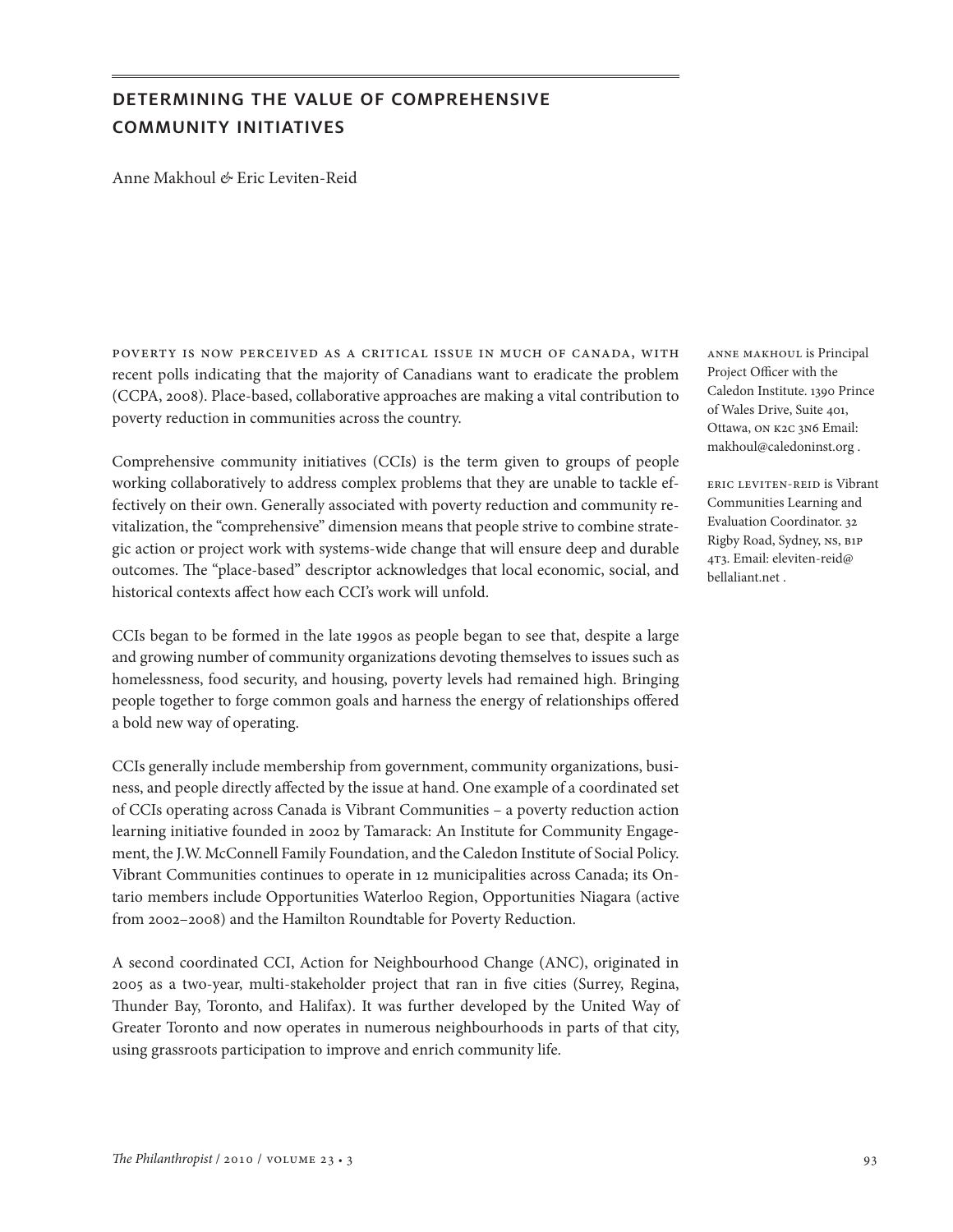# *The Philanthropist* 2010 / volume 23 • 3

#### proving its worth

Both Vibrant Communities and ANC took inspiration from CCI efforts under way in the US and UK. Part of VC's work in Ontario has included taking the CCI message to other cities, including Windsor, Peel Region, Kingston, and Peterborough. In 2010, Vibrant Communities' leadership felt that it was time to wrestle with the question of whether CCIs had proven themselves sufficiently robust and effective to be adopted as a poverty reduction methodology in communities of any size, anywhere in the country. On May 10-11, 2010, the J.W. McConnell Family Foundation and Tamarack: An Institute for Community Engagement invited 46 business, government, philanthropic, academic, and community sector leaders to a gathering in Toronto. Participants reviewed the strengths and challenges of comprehensive local initiatives to reduce poverty in Canada and the US. The purpose was to determine whether working this way should become a major element of a national poverty reduction agenda.

## strengths of the approach

Place-based, comprehensive community initiatives provide a robust, multi-faceted response to an old problem. These initiatives have experienced success not only in moving the needle on poverty but also in mobilizing new partners and financial resources.

Changes in attitude demonstrate the power of CCIs to raise the profile of poverty and create mechanisms and forums where people from diverse backgrounds can work together to address it. Participants at the Toronto meeting were also quick to note that people with lived experience of poverty had not made the guest list. Their input at the solutions table is no longer seen as an option and there is a greater appetite to also include the

## **BROADENING THE ENGAGEMENT AGENDA**

• The language and results of the work – poverty, place-based, comprehensive community initiatives must be explicit and easy to share among audiences.

• There may be a need to frame poverty in a way that makes it more relevant to a still wider range of people.

• Framing the work in a way that conveys a sense of possibility is important. Engendering a sense of urgency moves the work higher up the agenda and generates more forceful efforts to address the problem (e.g., impacts of poverty on health).

• People with lived experience of poverty are critical members of poverty reduction tables.

• Young Canadians may fail to relate to the experience of poverty. Older Canadians with lived experence of poverty may not fully understand today's poverty issues. Media has an important role to play in shaping our perceptions of the issue and encouraging empathy for people living on low incomes.

voices of Aboriginal communities. New Brunswick's recent work to establish a poverty reduction plan acknowledged that people with lived experience of poverty had become the fourth co-chair in the province's extensive engagement process. Several of them joined representatives from business, government, and the community sector in shaping the province's eventual Overcoming Poverty Together economic and social inclusion plan.

The Toronto meeting provided opportunities to hear details of what CCIs look like in tangible terms in specific communities. Anne Kubisch, director of the Aspen Institute's Roundtable on Community Change, reviewed 20 years of American experience with comprehensive community initiatives (Kubisch et al., 2010). A paper prepared by the Wellesley Institute presented summary information about CCI work under way in Canada (Gardner et al., 2010). Both presentations identified CCIs as one of a number of models for structuring poverty reduction efforts. While not perfect, CCIs have made valuable contributions and allowed practitioners to learn important lessons about how to "do" poverty reduction.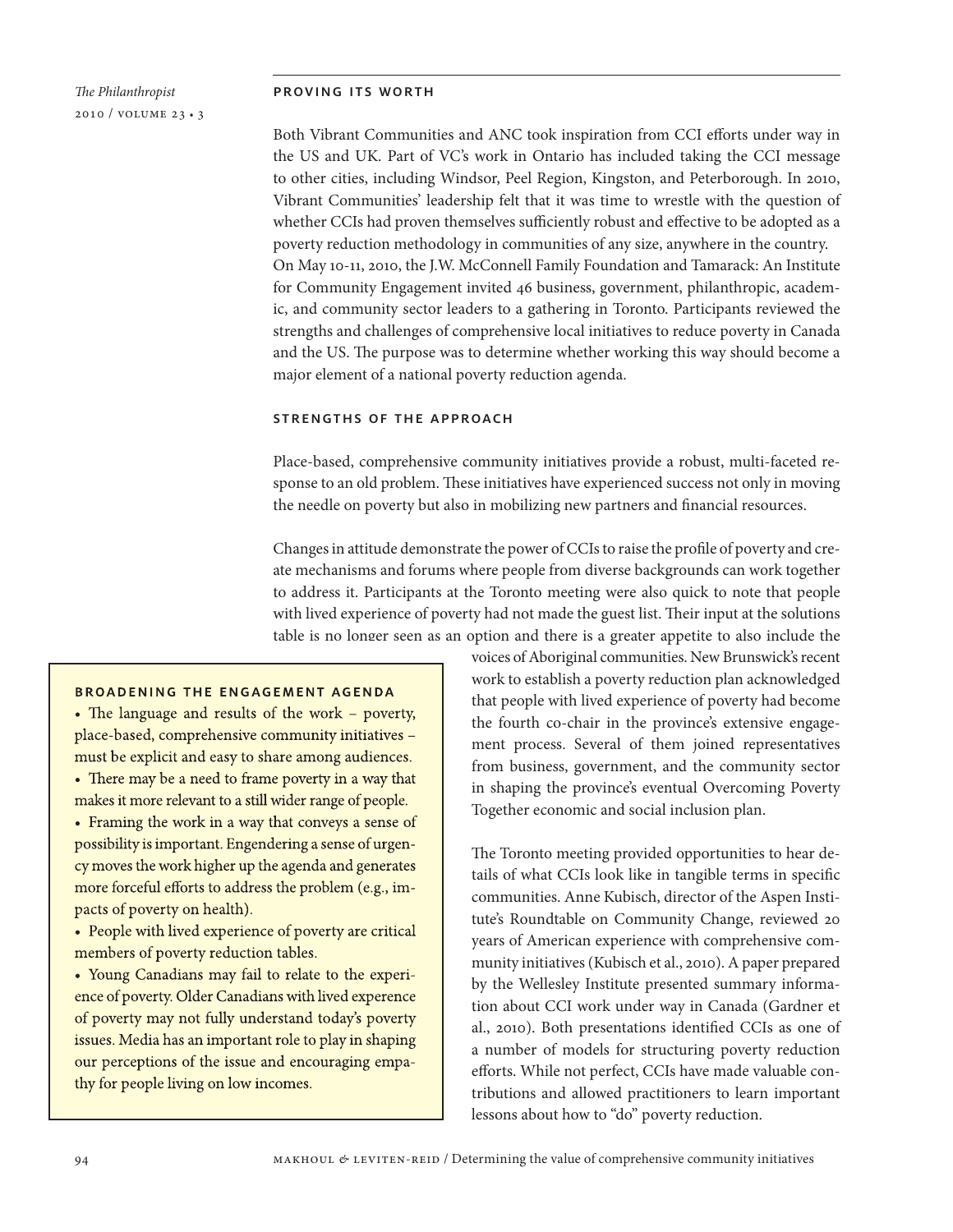Maytree president Ratna Omidvar described work done by the Toronto Regional Immigrant Employment Council to break the logjam experienced by immigrant professionals trying to enter the Canadian labour market. United Way Canada president Al Hatton described the changes underway in his organization as its members seek better connection with the needs of Canadians in poverty. Community Foundations of Canada vice-president Jane Humphries spoke of new directions being charted by member foundations, including efforts to address the many health and prosperity challenges faced by Canada's Aboriginal communities.

On-the-ground programmatic initiatives were linked with efforts to bring about shifts in wider systems and policies. One of the more serious obstacles currently facing Canadians engaged in poverty reduction is the fiscal imbalance between what municipalities are funded to do and the expectations placed on them by residents and other levels of government. Local governments cannot undertake the work required to reduce poverty in the absence of sufficient funding. Participants were aware of the acute importance of the discussions under way to chart a path beyond the 2011 end of the current Canada Health and Social Transfer agreements.

The meeting included panel discussions with business and government representatives. Business is often the most difficult to engage in CCI work, but its organizational and logistical strengths make it an extremely valuable partner. Government participants highlighted the pressures associated with completing significant bodies of work within a three- or four-year political mandate. Communities are encouraged to invite government into ongoing discussions, rather than asking them to be part of a specific planning exercise. They should be well versed in research, build relationships of trust, and remain sensitive to the political landscape. The issues of departmental and staff reorganization, role confusion, and the alignment between administrative and political government representatives were highlighted.

With the exception of Prince Edward Island, provincial governments from Manitoba to Newfoundland have established poverty reduction plans. In western Canada, poverty is less openly discussed, though the issue of homelessness has garnered attention and resulted in action, particularly in Alberta. Increasing provincial government involvement in poverty reduction and the role played by local and national intermediaries helped build a sense among meeting participants that CCIs have successfully harnessed political, economic, and community forces to become a powerful weapon against poverty.

Vibrant Communities was identified as a model upon which sustainable poverty reduction work could be built. It has a nine-year history and a proven ability to forge strong relationships among local convening bodies. It provides a structure that is clear yet flexible, and – unique in Canada – has a politically neutral personality by virtue of being led by a non-government agency. One participant described Vibrant Communities as both "the glue for the front-line convening organizations" and "our ticket to success" should its conceptual framework be adopted more broadly.

## **GOVERNMENT'S ROLE**

- Local governments cannot undertake the work required to reduce poverty in the absence of sufficient funding.
- · Government reorganization, role confusion, and the alignment between administrative and political government representatives present obstacles to working collaboratively with government.
- Government can play a pivotal policy and enabling role in community collaborative efforts.

*The Philanthropist* 2010 / volume 23 • 3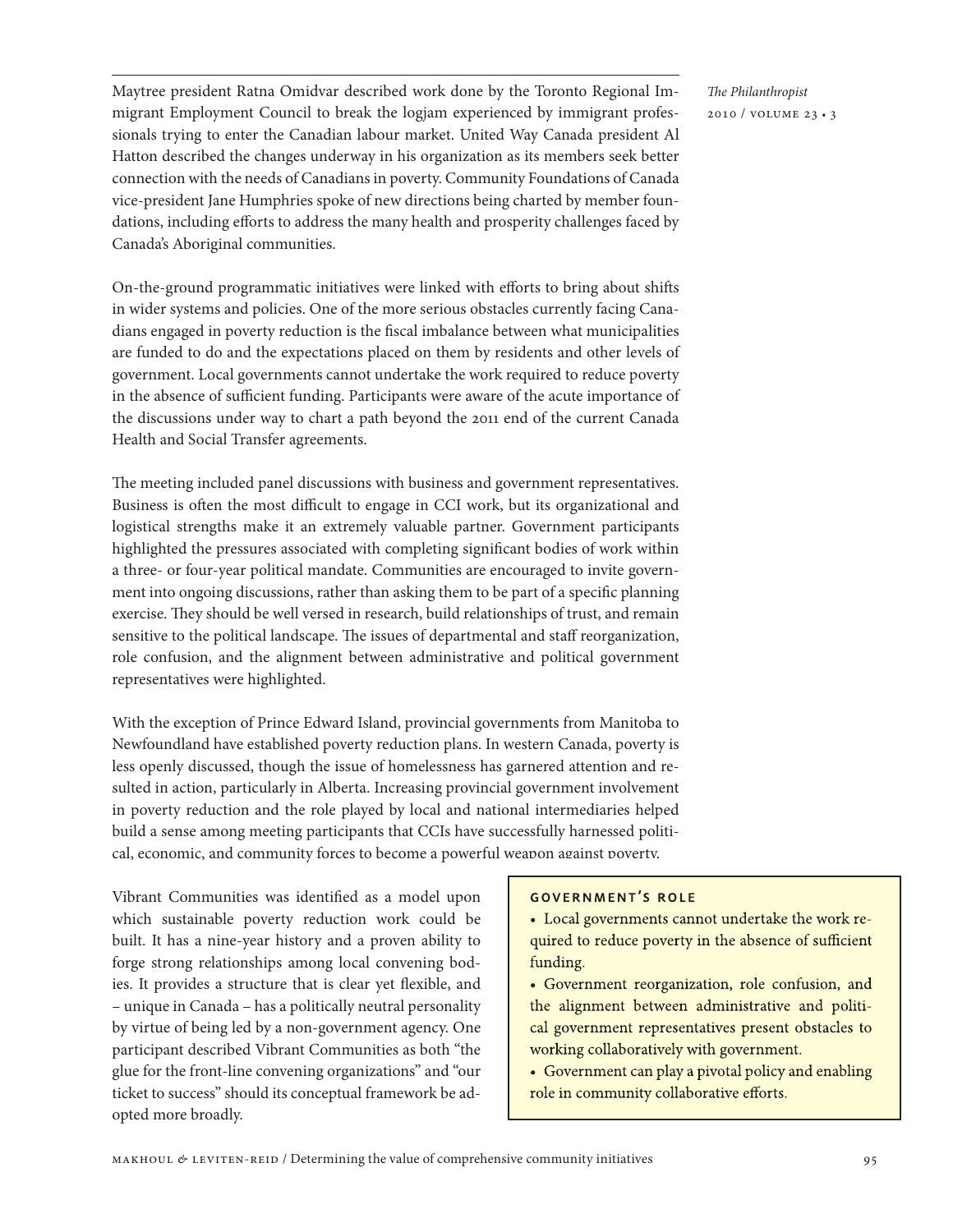## *The Philanthropist* 2010 / volume 23 • 3

#### challenges of the approach

Despite clear indications that the Toronto participants viewed CCIs as a promising approach to poverty reduction, they also recognized major obstacles, which must be addressed before the work can be taken to scale as part of a national poverty reduction strategy. First and foremost, the approach must be clearly stated so that key stakeholders can easily "sell" it to others.

The phrase "place-based, comprehensive community initiatives" does not roll easily into a clear understanding of the work under way to address poverty. Comprehensive is used to convey that the message that poverty is multidimensional and that many different factors need to be addressed in an orchestrated fashion. Community expresses the idea that solutions must be customized to different local contexts. Place-based refers to "the growing recognition that quality of place directly affects the well-being and success of individuals and families" (Torjman, 2007). The United Way of Greater Toronto's 2004 *Poverty by Postal Code* report (co-authored with the Canadian Council on Social Development) helped build an understanding of the need to address deep levels of localized poverty.

Poverty reduction practitioners also grapple with how to define and measure poverty itself, an issue of particular interest to business partners used to working toward and measuring specific goals. Considerable work has been done to establish effective measures for reviewing progress on poverty reduction. The province of Ontario announced that it would use eight measures to assess movement on its poverty reduction plan, including the newly developed Ontario Deprivation Index. As a measure of its effectiveness, Vibrant Communities has used a rigorous accounting of five kinds of assets accumulated by individuals in their journeys out of poverty. (This work is based on the Sustainable Livelihoods framework, a model developed by the UK's Department for International Development.)

Another facet of the measurement challenge is to consider whether it is possible to view poverty reduction efforts through a return on investment lens. Such a business-oriented approach does not easily translate to the many ripple effects associated with poverty reduction work. How, for example, is the return on investment calculated on a project in which business people mentor elementary school-aged children in the hopes that they graduate from high school? Considering such questions is part of the important work CCIs continuously undertake to align partners and the market and social forces that affect work in the area of poverty reduction.

Partly to ensure that the semantics of poverty do not divert energy away from the work itself, some initiatives – United Way of Greater Toronto's Action for Neighbourhood Change, for example – use "community revitalization," not poverty reduction, to define the overall goal of its efforts. Meeting participants considered the possibilities of framing poverty in a way that makes it relevant to a still wider range of people.

In April, 2010, the Hamilton Spectator published a series called "Code Red" that linked poverty with health outcomes and life expectancy. This work bookends the Spectator's three-year poverty focus, an initiative that coincided with publisher Dana Robbins' involvement with the Hamilton Community Foundation. "The Poverty Project" has helped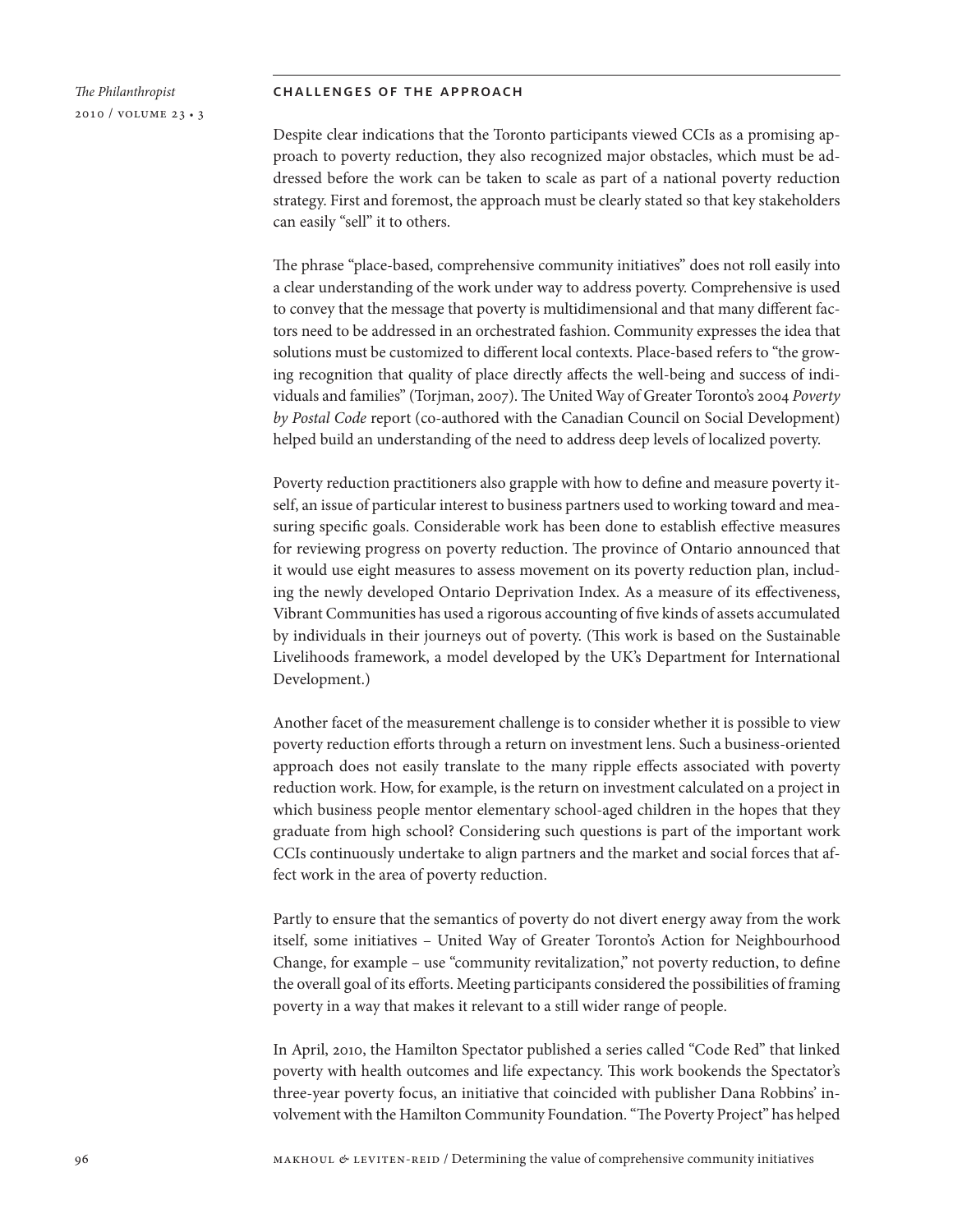shatter old understandings of why people are poor and created spaces for conversation and participation in anti-poverty work. Dana reflected that the newspaper's work has also helped identify the different ways Canadians view the issue. Younger Canadians with no lived experience of poverty are less likely to understand or sympathize with (feel for) people struggling with low incomes. Older Canadians with lived experience do not fully understand today's poverty issues. In both cases, the media can play a key role in shaping attitudes and engendering empathy – a "feeling with" people living in poverty that encourages action and involvement.

*The Philanthropist* 2010 / volume 23 • 3

## **ACHIEVING GREATER IMPACT**

• Articulating the values proposition  $-$  i.e., social values driving action instead of economic values includes talking about the return on investment associated with poverty reduction work.

• The issue of poverty is multidimensional, and multiple factors need to be addressed in an orchestrated fashion.

• Practitioners must demonstrate what this looks like in tangible terms in specific communities including concrete initiatives that are generating real improvements in people's lives.

• It is critical to link on-the-ground programmatic initiatives and efforts to shift wider systems and policies.

The larger question of whether poverty should be reframed as a health issue generated considerable discussion. Participants also were concerned that the opportunities and successes of the work – rather than the negative associations usually ascribed to poverty – take precedence when describing and communicating CCI efforts.

Mark Chamberlain, president of Trivaris and co-chair of the Hamilton Roundtable for Poverty Reduction, has come so far in his understanding of poverty that he describes its effects as "catastrophic" and now urges Canadians to consider the costs – in financial and human terms – of continued inaction. By contrast, University of Waterloo professor Frances Westley presented our current attitudinal paradox: If polls show clearly that Canadians want an end to poverty, why has there been so little action on the issue?

### taking the work forward

The promising work undertaken by provincial governments stood as a strong indicator that the time is right in Canada to frame the work of CCIs more clearly and establish a framework for encouraging initiatives in communities of every size, in every province and territory. By meeting's end, there was also consensus about the need to initiate an ongoing national conversation about the best ways to support and advance local work – and about the poverty agenda more generally.

In summing up what makes CCIs sustainable, Tim Brodhead of the J.W. McConnell Family Foundation identified their ability to build local institutional capacity and pro-

vide a model from which communities can learn, their success in leveraging local investment, and their ability to inspire a sense that change is possible. Undermining sustainability are questions around funding, the long timeframes required by the work, the central but poorly understood role of intermediaries, leadership fatigue, and a perception of indifference at the federal government level. Even with these daunting obstacles, the leaders gathered in Toronto expressed a desire to see the work continue and affirmed their commitment to participate in and assist "what comes next" efforts.

## **MOMENTUM**

• Local and national intermediaries are needed to frame the work, set goals, provide strategic help, and links to research.

• Provincial poverty reduction and social inclusion plans provide continued impetus for advancing the poverty reduction agenda in a growing number of jurisdictions.